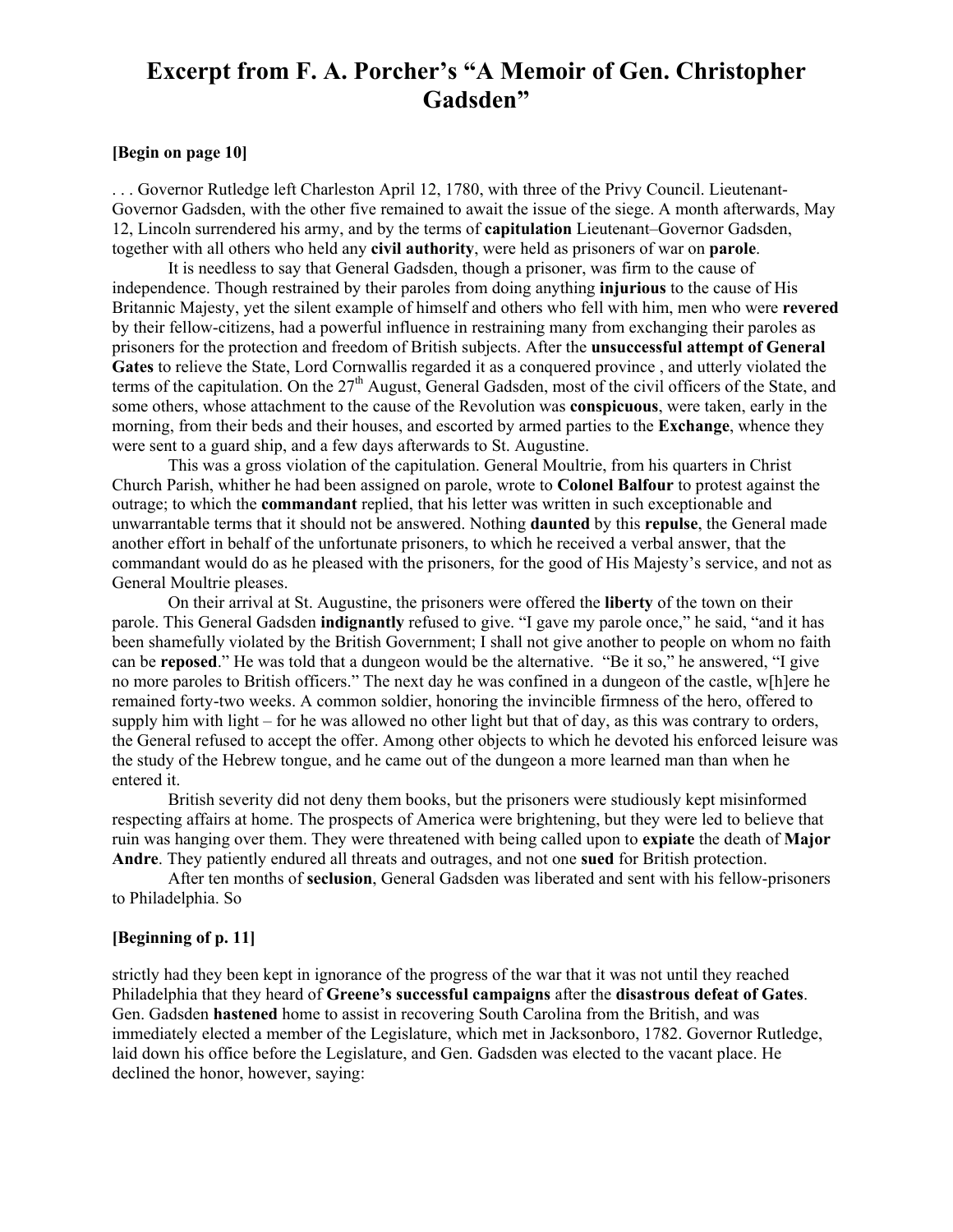"I have served you in a variety of stations for thirty years, and I would not cheerfully make one **forlorn hope** on an assault on the lines of Charleston, if it was probable that with the certain loss of my life you would be reinstated in your capital. What I can do for my country, I am willing to do. My sentiments for the American cause, from the Stamp Act downward, have never changed. I am still of opinion that it is the cause of liberty and of human nature. If my acceptance of the office of Governor would serve my country, though my administration would be attended with the loss of personal credit and reputation, I would cheerfully undertake it. The present times require the **vigor** and the activity of the prime of life; but I feel the increasing infirmities of age to such a degree that I am conscious I cannot serve you to advantage. I therefore beg that you would indulge me with the liberty of declining the **arduous** trust."

He was **indulged** in his request. But though he declined the office **of Chief Magistrate**, he continued to serve the State both in the Assembly and in the Council. Notwithstanding the long confinement, which he had suffered in the castle of St. Augustine, and the immense loss of property which the war had caused him, he was one of the few who, in Jacksonboro Legislature, opposed the **bills for confiscating and amercing the estates of those who had opposed the revolution**. In December of that year he had the satisfaction of witnessing the departure from Charleston of the British fleet and army, and the consequent restoration of the whole State to the government of her own citizens. From this time forward his life was devoted to private pursuits, except in two cases. In 1788 he was a member of the Convention which ratified the **Constitution**. To this object, all the aspirations of his life were devoted. He had in 1765 founded the American Union by his exertions in the Provincial Assembly, and he had the pleasure, twenty-three years afterwards, to assist in ratifying it by an act which he fondly hoped would make that Union **perpetual**. In 1790 he was a member of Convention which formed the new Constitution of the State. He was now sixtysix years of age, and he lived fifteen years longer a private citizen with the good old man's blessings – love, honor, obedience, troops of friends. In August, 1805, an accidental fall deprived him of life.

In **compliance** with the instructions contained in his Will, his body was deposited in the family cemetery, in the western church yard of St. Philip's, and the grave leveled – no stone marks the spot of his final resting place.

From Porcher, F. A. *A Memoir of Gen. Christopher Gadsden, Read Before the South Carolina Historical Society*. Charleston, SC, 1878. Available at the South Caroliana Library.

**Glossary** (in order of appearance) **Capitulation** Charles Town's surrender in May 1780 civil authority - state's government including Gadsden as the Lt. Governor **parole** - conditional freedom to citizens of Charles Town as long as they did not fight the British or cause problems. **Injurious** - causing injury or hurt **Revered** - respected **unsuccessful attempt of General Gates** Gates defeat at Camden **conspicuous** - obvious or stands out **Exchange** - a building in Charles Town that contained a dungeon in the basement **Colonel Balfour** - a British officer in charge in Charles Town **Commandant** - a commander **Daunted** - to be discouraged **Repulse** - rejection **Indignantly** - angered by a what is perceived to an injustice or mean **Reposed** - place trust in **Expiate** - to atone or make up for a wrong **Major Andre** - A British officer who had been killed **Sued** - asked for **Greene's successful campaigns** Nathaniel Greene took over the Continental Army in the Carolinas and he and his subordinates waged successful battles at Cowpens and Guilford Court House disastrous defeat of Gates - the Battle of Camden, which the British won **hastened** - went quickly **forlorn hope** - a very hazardous attack